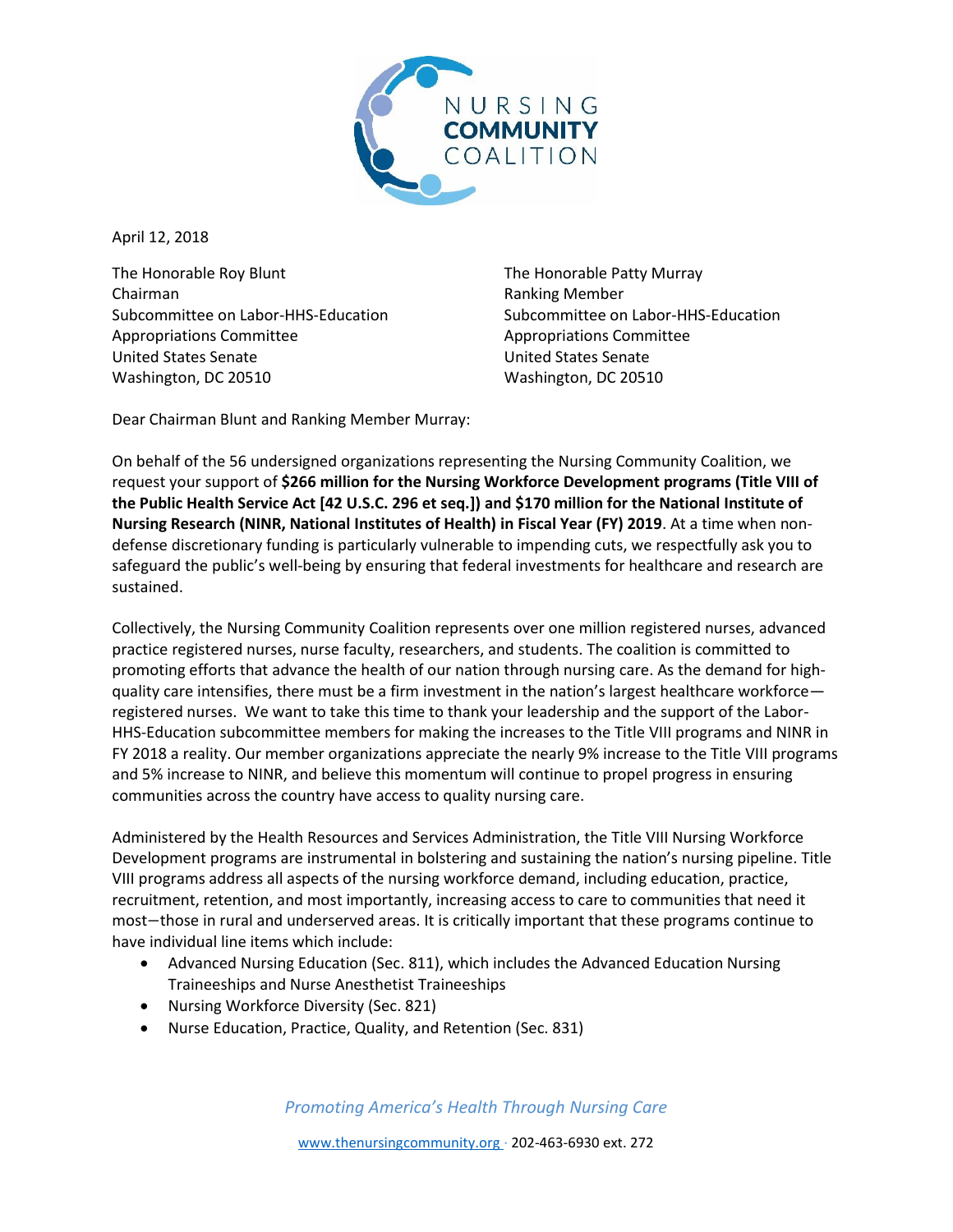- NURSE Corps Loan Repayment and Scholarship Programs (Sec. 846)
- Nurse Faculty Loan Program (Sec. 846A)
- Comprehensive Geriatric Education (Sec. 855)

For 30 years, scientific endeavors funded NINR have been integral to advancing the health of individuals, families, and communities. True to NINR's mission, research projects funded through this institute are aimed at reducing burdensome chronic illness, improving end of life care, and promoting patientcentered care across the life continuum. Additionally, NINR funded-research contributes to make advancements in genomics, precision medicine, and team science.

We want to impress upon you the importance of supporting the future health of our nation by providing \$266 million for the Nursing Workforce Development Programs and \$170 million for the National Institute of Nursing Research in FY 2019. If our organizations can be of any assistance, or if you have any questions, please contact the Nursing Community Coalition's Executive Director, Dr. Suzanne Miyamoto, a[t Smiyamoto@aacnnursing.org](mailto:Smiyamoto@aacnnursing.org) or at 202-463-6930, ext. 247.

## Sincerely,

Academy of Medical-Surgical Nurses American Academy of Ambulatory Care Nursing American Academy of Nursing American Association of Colleges of Nursing American Association of Critical-Care Nurses American Association of Heart Failure Nurses American Association of Neuroscience Nurses American Association of Nurse Anesthetists American Association of Nurse Assessment Coordination American Association of Nurse Practitioners American College of Nurse-Midwives American Nephrology Nurses Association American Nurses Association American Nursing Informatics Association American Organization of Nurse Executives American Pediatric Surgical Nurses Association American Psychiatric Nurses Association American Society for Pain Management Nursing American Society of PeriAnesthesia Nurses Association for Radiologic and Imaging Nursing Association of Community Health Nursing Educators Association of Nurses in AIDS Care Association of Pediatric Hematology/Oncology Nurses Association of periOperative Registered Nurses Association of Public Health Nurses Association of Rehabilitation Nurses Association of Veterans Affairs Nurse Anesthetists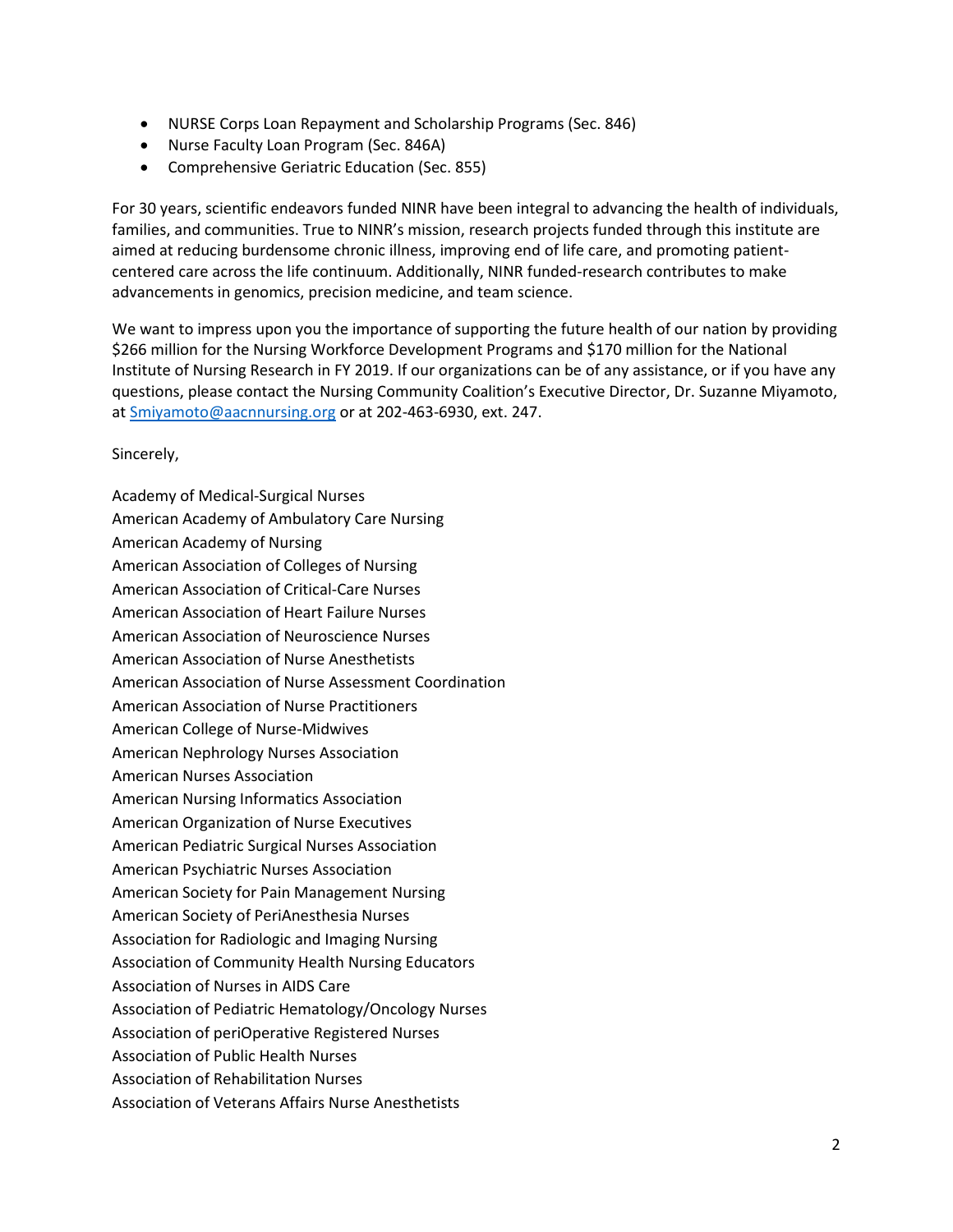Association of Women's Health, Obstetric and Neonatal Nurses Commissioned Officers Association of the U.S. Public Health Service Dermatology Nurses' Association Emergency Nurses Association Friends of the National Institute of Nursing Research Gerontological Advanced Practice Nurses Association Hospice and Palliative Nurses Association Infusion Nurses Society International Association of Forensic Nurses International Society of Psychiatric-Mental Health Nurses National Association of Clinical Nurse Specialists National Association of Neonatal Nurse Practitioners National Association of Neonatal Nurses National Association of Nurse Practitioners in Women's Health National Association of Pediatric Nurse Practitioners National Association of School Nurses National Black Nurses Association National Council of State Boards of Nursing National Forum of State Nursing Workforce Centers National League for Nursing National Nurse-Led Care Consortium National Organization of Nurse Practitioner Faculties Nurses Organization of Veterans Affairs Oncology Nursing Society Organization for Associate Degree Nursing Pediatric Endocrinology Nursing Society Preventive Cardiovascular Nurses Association Society of Pediatric Nurses Wound, Ostomy and Continence Nurses Society

CC:

The Honorable Richard Shelby The Honorable Lamar Alexander The Honorable Lindsey Graham The Honorable Jerry Moran The Honorable Shelley Moore Capito The Honorable James Lankford The Honorable John Kennedy The Honorable Marco Rubio The Honorable Cindy Hyde-Smith The Honorable Richard Durbin The Honorable Jack Reed The Honorable Jeanne Shaheen